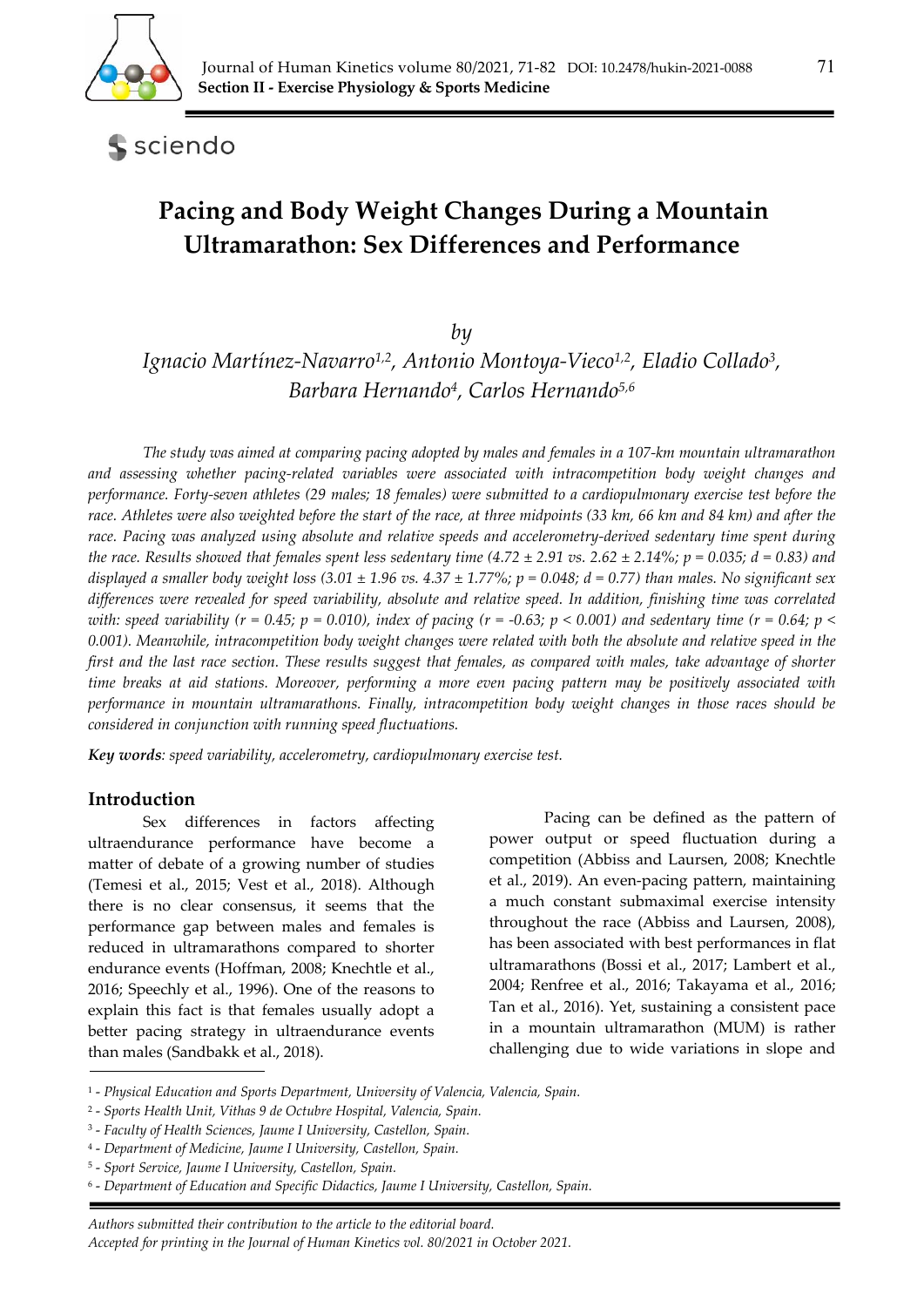terrain conditions (Vernillo et al., 2017). Hoffman (2014) analyzed pacing of most successful runners of a 161-km MUM from 1985 through 2013 and confirmed that lower coefficients of variation (CV) speed were associated with better performances. Similarly, Balducci et al. (2016) expressed the average race speed of each athlete as a percentage of their speed on the first race segment (i.e., initial 19.7 km) and found that this index was inversely correlated with finishing time in a 75-km MUM. However, using GPS-derived data, Kerherve et al. (2016) found no correlations between overall performance and variables of pacing in a 173-km MUM. In fact, the same authors reported an inverse relationship between finishing time and speed loss magnitude in a 106 km MUM (Kerherve et al., 2015). Nevertheless, no previous studies have focused on possible sex differences in pacing adopted during a MUM.

On the other hand, a recent review has shown that ultradistance events (i.e., Ironman triathlons) lead to a moderate state of dehydration (Sousa et al., 2019). However, little is known about how body weight (BW) changes across intermediate sections of ultramarathons. The steepest decrease in BW during a 24-h ultramarathon has been described to occur in the first four hours of the race (Kao et al., 2008). Similarly, Hoffman and Stuempfle (2014) showed that a greater BW loss in a 161-km MUM occurred at the initial 48 km. Moreover, in those studies finishing time was either uncorrelated (Hoffman and Stuempfle, 2014) or inversely correlated with the final BW loss (Kao et al., 2008). Unfortunately, those authors did not report whether serial BW changes were related to speed at the corresponding race segments. Meanwhile, Landman et al. (2012) measured BW at mid-race of a 160-km MUM and reported no relationship between BW loss and speed in this initial 80 km. No other study has assessed intracompetition BW changes during an ultramarathon and its relationship with pacing.

In light of the rising popularity of MUMs and considering the paucity of studies assessing pacing patterns based on relative speed (i.e., percentage of threshold speed obtained in a maximal incremental exercise test) and the objective quantification of sedentary time during the race (i.e., by means of accelerometry), the purpose of our study was three-fold. First, to

contribute to existing literature regarding the assessment of possible relationships between pacing-related variables and performance in a MUM; second, we aimed to compare pacing adopted by males and females in a 107-km MUM; and third, we wanted to assess whether pacingrelated variables were associated with body weight changes during the race. Our hypotheses were as follows: (1) despite contradictory results in previous studies (Balducci et al., 2016; Hoffman, 2008; Kerherve et al., 2015, 2016), lower variability in race speed might be associated with better finishing times; (2) females would be able to maintain a higher average speed relative to their threshold speed (Speechly et al., 1996); (3) females may show a more stable speed during the race (Sandbakk et al., 2018); (4) body weight loss during the race could be related to speed (Hoffman et al., 2013; Martinez-Navarro et al., 2018).

# **Methods**

# *Participants*

Forty seven recreational ultra-endurance athletes (29 males and 18 females;  $41.13 \pm 5.28$ years) were recruited to participate in the study. Selected athletes were required to have previously completed at least one ultramarathon (>60 km). All participants were fully informed of the study procedures and gave their written consent to participate. They were also allowed to withdraw from the study at will. A questionnaire was used to collect demographic information as well as training and competition history (Martinez-Navarro et al., 2020). The investigation was conducted according to the Declaration of Helsinki and approval for the project was obtained from the research Ethics Committee of the University Jaume I of Castellon (Expedient Number CD/007/2019). This study was enrolled in the ClinicalTrails.gov database, with the code number NCT03990259 (www.clinicaltrials.gov). *Experimental design* 

This research was developed at the Penyagolosa Trails CSP race in 2019. The trail consisted of 107.4 km, starting at an altitude of 40 m and finishing at 1280 m above the sea level, with a total positive and negative elevation of 5604 and 4356 m, respectively. Temperature at the start was 17.2ºC, and it ranged between 10.6 and 18.8ºC at the midrace, and between 1.5 and 20.1ºC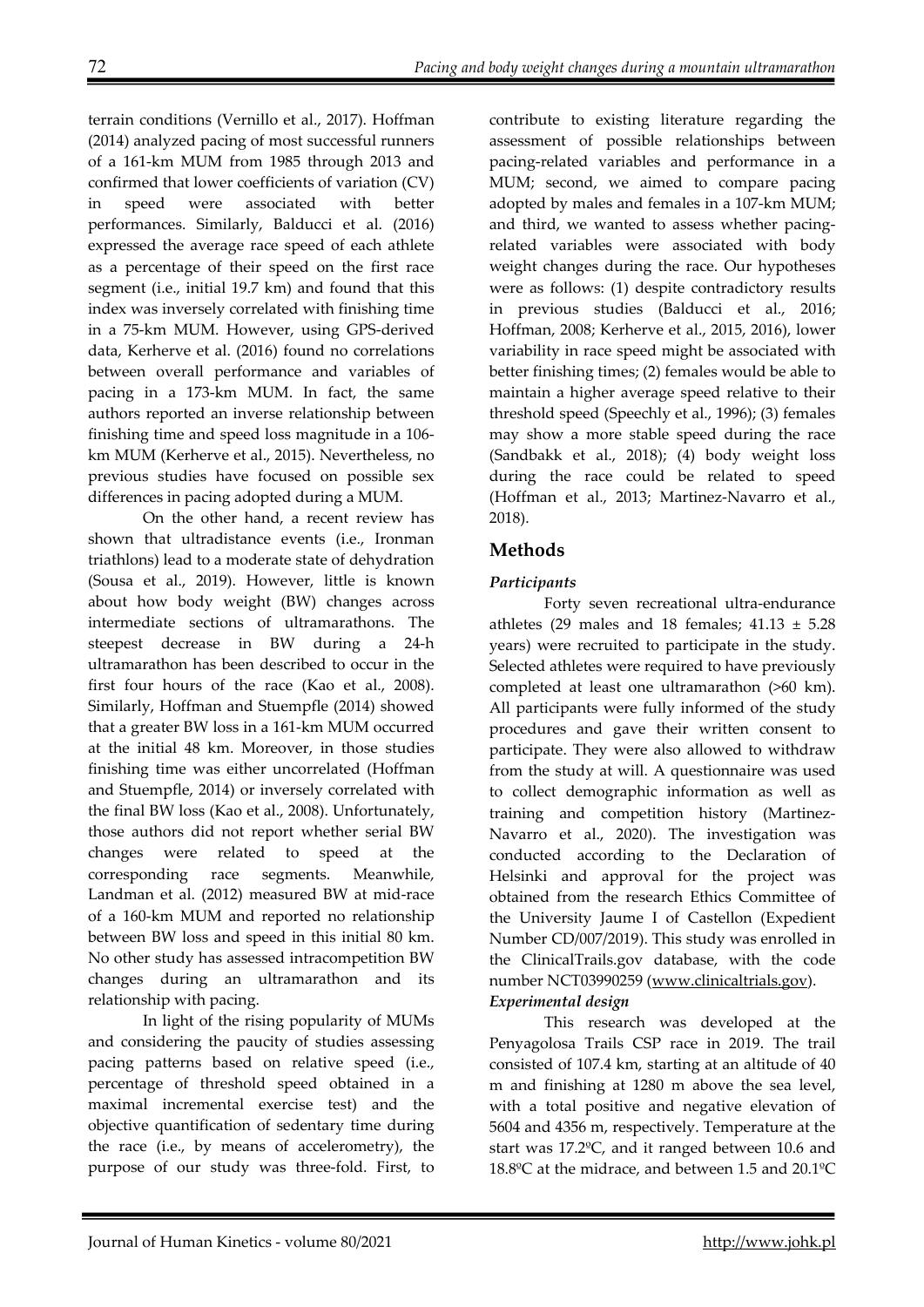in the finish line. Humidity at the start was 39%, and it ranged between 18 and 40% at the midrace, and between 29 and 54% in the finish line. Between 2 to 4 weeks prior to the race, participants were subjected to a cardiopulmonary exercise test (CPET). In addition, BW was measured within 1 h before the start of the race, at three midpoints (33, 66, and 84 km) and immediately after crossing the finishing line. Lastly, pacing was assessed through the analysis of absolute and relative running speed along with sedentary time measured by accelerometry throughout the race.

### *Cardiopulmonary exercise test*

The CPET was performed on a treadmill (H/P/cosmos pulsar, H/P/cosmos sports & medical GmbH, Nussdorf-Traunstein, Germany). Participants were asked to attend the laboratory in a fasted state (>6 h) and maintain their habitual mixed macronutrient diet the day before the test. Vigorous exercise was not allowed for 48 h before and no training was permitted for 24 h before testing. Tests were performed under standard environmental conditions (room temperature between 20 and 22°C) within the same time frame (between 16 and 18 PM). Pulmonary  $VO<sub>2</sub>$  and VCO2 were measured breath-by-breath using an automated online system (Oxycon Pro system, Jaeger, Würzburg, Germany). The gas analysis system was calibrated for ambient temperature and humidity, air flow and  $VO<sub>2</sub>$  and  $VCO<sub>2</sub>$ concentrations (with a  $4.96\%$  CO<sub>2</sub> – 12.10% O<sub>2</sub> gas mixture) before each testing session according to manufacturer instructions (Rietjens et al., 2001). After a four min warm up at 6 km·h<sup>-1</sup>, the CPET protocol started at 8 km. and speed was increased 1 km. h-1 every 2 min. When participants reached a respiratory exchange ratio (RER) > 1.0 increments of 1 km. h-1 were induced every minute until voluntary exhaustion. This CPET layout was employed to enable the calculation of fat oxidation rates as a part of another study.  $VO<sub>2max</sub>$ values were accepted when a plateau (an increase of <2ml/kg/min) or a decline in VO2 was reached despite increasing workloads and an RER above 1.15 was achieved. If this criterion was not met, VO2peak value was taken, defined as the highest VO2 measured over a 30 s period. First and second ventilatory thresholds  $(VT_1$  and  $VT_2$ ) were determined using Skinner and McLellan's (1980) guidelines by two independent researchers.

#### *Body weight measurements*

BW measurements were made with calibrated electronic scales (Seca 813, Vogel and Halke; Hamburg, Germany) which were on firm surfaces. Prior to the event, the scales were examined for consistency. Following a previous study (Hoffman and Stuempfle, 2014), pre-race, in-race and post-race measurements were made with athletes wearing running gear and shoes, but other items such as waist packs and hydration vests were removed and nothing was permitted in the runner's hands.

## *Pacing analysis*

The race was divided into four sections based on the three main aid stations established by the organizers  $(33<sup>rd</sup> km, 66<sup>th</sup> km and 84<sup>th</sup> km; 0-$ 33 km, 33-66 km, 66-84 km and 84-107 km), partial times were obtained from race results (LiveTrail®, LiveTrail SARL, France) and flat-equivalent mean running speed was calculated according to the procedure established by Saugy et al. (2013). Absolute (SpeedABS) and relative values (i.e., the percentage of the velocity at  $VT_2$  reached at the CPET) (Speedv<sub>T2</sub>) were retained for statistical analysis. Owing to the possible accumulation of long bouts of rest at the aid stations, thus affecting the race pace, flat-equivalent mean running speed was also computed excluding sedentary time at each race segment (SpeedNONSED). For that purpose, participants were equipped with a GENEActiv accelerometer (Activinsights, Ltd., Kimbolton, Cambridgeshire, United Kingdom) during the race and sedentary time (in min, SedTimeABS; and expressed as a percentage of total race time, SedTimeREL) was obtained according to the procedure described by Hernando et al. (2018). The index of Pacing (IP, race average speed divided by the average speed on the first 33 km) and the CV of speed along the four race segments were also considered (Balducci et al., 2016).

# *Statistical analysis*

Statistical analyses were carried out using the Statistical Package for the Social Sciences software (IBM SPSS Statistics for Windows, version 22.0, IBM Corp., Armonk, NY). Baseline variables, BW loss and pacing-related variables (SpeedABS, SpeedvT2, SpeedNONSED, SedTimeABS, SedTimeREL, CV and IP) in males and females were compared using Student's t-tests. A two-factor repeated-measures ANOVA was conducted, with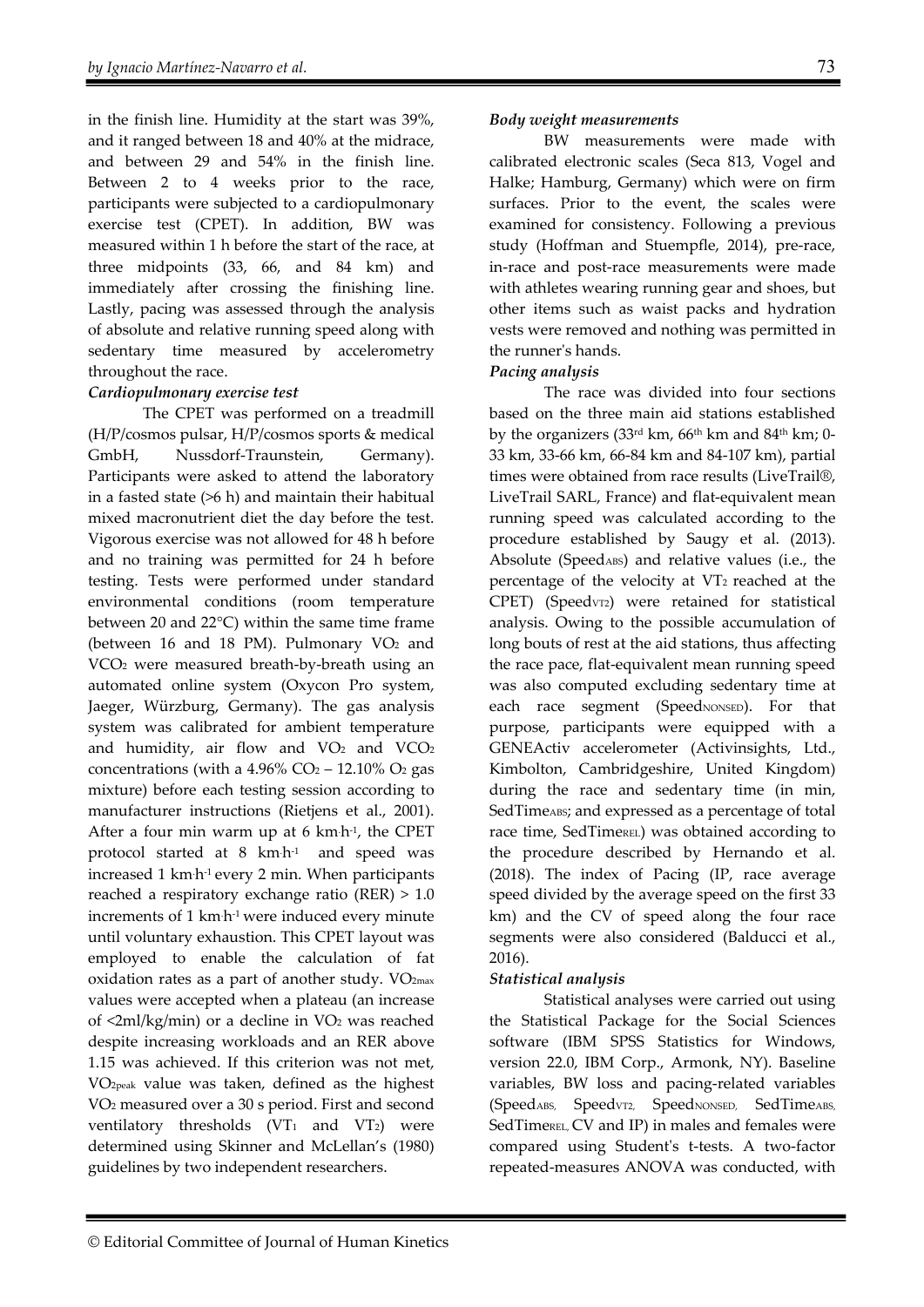'Sex' as a between-factor and 'Race Section' (1st, 2nd, 3rd and 4th race segment) as a within-factor, to assess the possible effect of both factors and their interaction on BW and pacing-related variables (SpeedABS, SpeedVT2, SpeedNONSED, SedTimeABS). For that purpose, BW values at the 1<sup>st</sup>, 2<sup>nd</sup>, 3<sup>rd</sup> and 4<sup>th</sup> race segment were expressed as a percentage of pre-race value for each participant. Whenever the Mauchly's Sphericity test was violated, necessary technical corrections were performed using the Greenhouse-Geisser test; and for each ANOVA, if a significant main effect or interaction was identified, Bonferroni post-hoc comparisons were conducted. On the other hand, Pearson correlations were used: (1) to analyze possible relationships between BW and pacing-related variables (SpeedABS, SpeedVT2, SpeedNONSED, SedTimeABS) in the four race segments and the overall race; (2) to assess whether performance was associated with SedTimeABS, CV and IP.

The meaningfulness of the outcomes was estimated through the partial estimated effect size (η2 partial) for ANOVA and Cohen's d effect size for pairwise comparisons. In the latter case, a Cohen's d<0.5 was considered small; between 0.5- 0.8, moderate; and greater than 0.8, large. Likewise, correlations >0.5 were considered strong, 0.3-0.5, moderate and <0.3, small. The level of significance was set at *p*-value <0.05 and data were presented as means and standard deviations  $(\pm SD)$ .

# **Results**

From the initial sample of 47 participants, 4 participants did not start the race due to injury and 32 athletes successfully completed the race, i.e., 19 males (59%) and 13 females (41%). The finishers/starters ratio for the participants of the present study (i.e. 74.4%) was similar to the ratio when all race participants were considered (73.8%), whereas the average finish time (21 h 23 min  $\pm$  3 h 28 min) was somewhat faster when all race participants were considered (20 h 24 min ± 3 h 11 min). Values of the CPET and trainingrelated variables of finishers are displayed in Table 1. Males exhibited a higher BMI (23.59 ± 1.61 vs. 21.75 ± 2.04 kg/m2; *p* = 0.008; *d* = 1.05) and largely higher values of VO<sub>2peak</sub> (55.79  $\pm$  4.47 vs. 51.53 ± 5.22 ml O<sub>2</sub>/kg/min;  $p = 0.019$ ;  $d = 0.91$ ), V<sub>MAX</sub> (16.89 ± 1.48 vs. 14.44 ± 1.35 km/h; *p* < 0.001; *d* = 1.75), VVT1 (11.77 ± 1.17 vs. 10.68 ± 0.97 km/h;

*p* = 0.010; *d* = 1.01) and VVT2 (13.78 ± 1.21 vs. 12.51 ± 1.3 km/h; *p* = 0.008; *d* = 1.04). Conversely, any significant sex differences were identified neither in age nor in training-related variables, although weekly training volume was nearly significantly greater among males (76.21  $\pm$  25.38 vs. 61.46  $\pm$ 13.26 km; *p* = 0.065; *d* = 0.70).

On the other hand, no significant sex differences were found in SPEEDABS  $(8.17 \pm 1.66$ vs. 7.38 ± 0.78 km/h; *p* = 0.122; *d* = 0.59) and SPEEDVT2 (59.01 ± 8.78 vs. 59.08 ± 4.25 %; *p* = 0.977; *d* = 0.01). Conversely, males developed a higher SPEEDNONSED (8.62 ± 1.51 vs. 7.57 ± 0.74 km/h; *p* = 0.028;  $d = 0.86$ ) and their BW loss was greater (-4.37  $\pm$  1.77 vs. -3.01  $\pm$  1.96%;  $p = 0.048$ ;  $d = 0.77$ ). The difference in SedTime<sub>ABS</sub> approached statistical significance (64.44  $\pm$  48.20 vs. 36.38  $\pm$ 33.72 min; *p* = 0.082; *d* = 0.67) and the difference in SedTimeREL was indeed significant  $(4.72 \pm 2.91 \text{ vs.})$ 2.62  $\pm$  2.14 %;  $p = 0.035$ ;  $d = 0.83$ ). On the contrary, no sex differences were observed in the IP (0.86  $\pm$ 0.09 vs.  $0.87 \pm 0.05$ ;  $p = 0.765$ ;  $d = 0.11$ ) and CV  $(19.53 \pm 5.50 \text{ vs. } 19.69 \pm 4.68; p = 0.930; d = 0.03).$ 

Univariate contrast analysis showed a significant effect for 'Race segment' on SpeedABS [F]  $= 223.329$ ;  $p < 0.01$ ;  $p2$  partial  $= 0.88$ ], Speed<sub>NONSED</sub>  $[F = 220.558; p < 0.01; \eta$ 2 partial = 0.88], Speedvr2 [F]  $= 220.858; p < 0.01; \eta$ 2 partial = 0.88], SedTimeABS [F  $= 15.443$ ;  $p < 0.01$ ;  $p2$  partial  $= 0.35$ ] and BW [F = 87.974;  $p < 0.01$ ;  $p2$  partial = 0.76]. On the other hand, 'Sex' factor significantly affected Speed<sub>NONSED</sub>  $[F = 5.361; p = 0.028; \eta^2$  partial = 0.16] and their effect approached statistical significance on SedTime<sub>ABS</sub>  $[F = 3.243; p = 0.082; \eta^2$  partial = 0.10]. Meanwhile, 'Race segment x Sex' interaction only significantly affected SedTime<sub>ABS</sub>  $[F = 2.901; p$  $= 0.039$ ;  $\eta$ 2 partial  $= 0.09$ ]. Bonferroni adjusted pairwise comparisons showed that males spent more SedTimeABS than females in the first  $(4.56 \pm$ 2.97 vs. 1.46 ± 1.45 min; *p* = 0.002; *d=*1.29), second (31.67 ± 27.28 vs. 11.84 ± 10.71 min; *p* = 0.019; *d =*  0.92) and third segment  $(7.22 \pm 6.07 \text{ vs. } 2.31 \pm 2.02)$ ;  $p = 0.009$ ;  $d = 1.04$ ) of the race (Figure 1). At the same time, males ran at a higher SpeedNONSED in the first (10.44 ± 1.62 vs. 9.27 ± 1.16 km/h; *p* = 0.034; *d =* 0.83), second (8.67 ± 1.48 vs. 7.63 ± 0.94 km/h; *p* = 0.034; *d =* 0.83), third (8.59 ± 1.62 vs. 7.54 ± 0.75 km/h;  $p = 0.040$ ;  $d = 0.80$ ), and fourth segment of the race  $(6.96 \pm 1.51 \text{ vs. } 6.01 \pm 0.60 \text{ km/h}; p = 0.039;$  $d = 0.80$ ) (Figure 2). Regarding SpeedABS, the difference between males and females only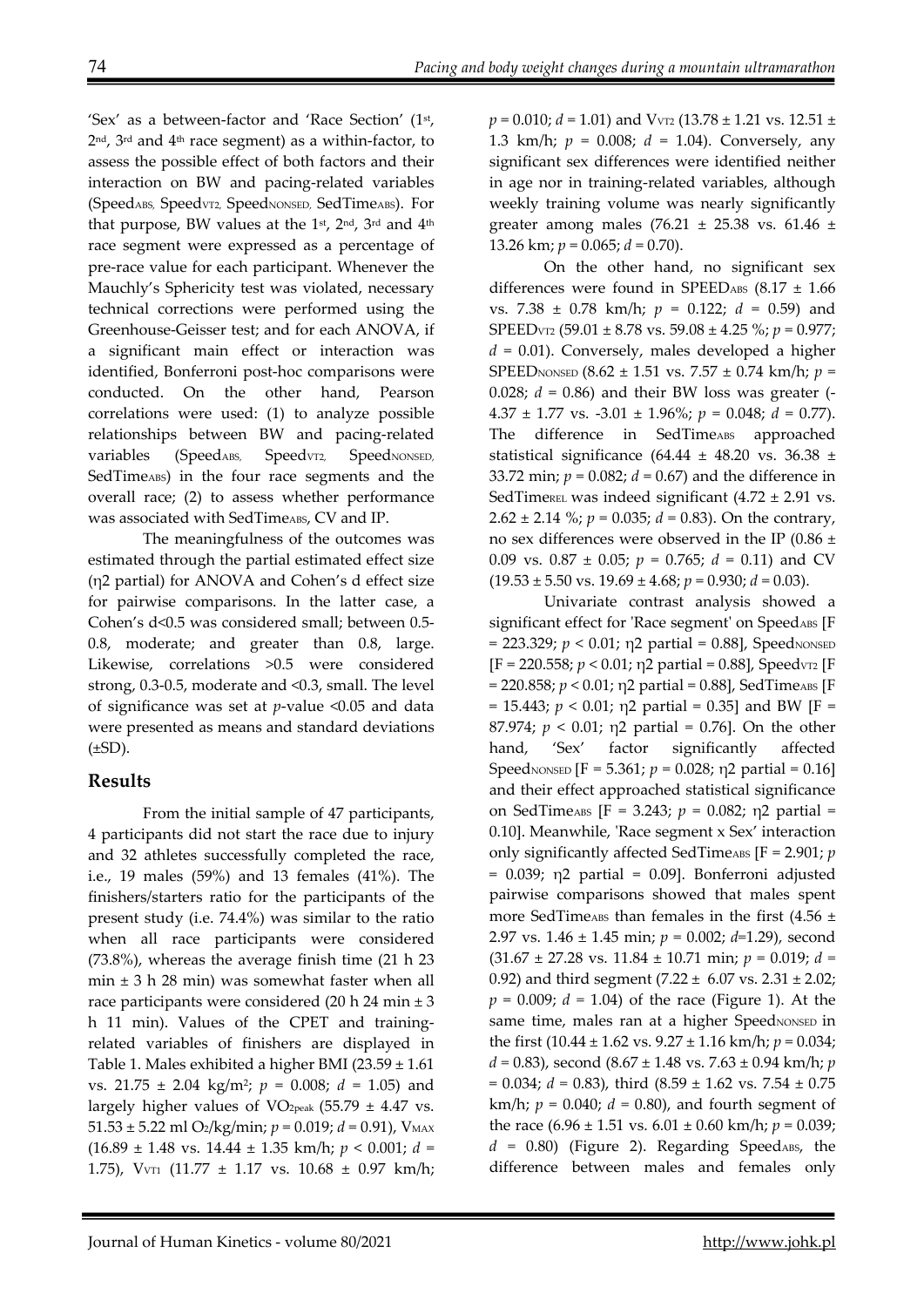approached statistical significance in the first (10.22 ± 1.64 vs. 9.23 ± 1.15 km/h; *p* = 0.069; *d =*  0.70) and fourth segment of the race  $(6.54 \pm 1.60)$ vs. 5.71 ± 0.75 km/h; *p* = 0.095; *d =* 0.64); whereas no sex differences were identified at any race section in Speedv $\tau$ <sub>2</sub> (Figure 3) and BW (Figure 4).

Results from the first subset of correlational analyses are presented in Table 2**.** BW significantly and moderately correlated in the first race segment with SPEED<sub>ABS</sub>  $(r = -0.43; p = 0.021)$ , SPEED<sub>VT2</sub> ( $r = -0.46$ ;  $p = 0.012$ ) and SPEED<sub>NONSED</sub> ( $r =$  $= -0.43$ ;  $p = 0.020$ ). Similarly, BW was significantly

and moderately associated with SPEED<sub>ABS</sub>  $(r = -$ 0.46; *p* = 0.009), SPEEDVT2 (r = -0.50; *p* = 0.003) and SPEED<sub>NONSED</sub>  $(r = -0.45; p = 0.010)$  in the fourth race section. However, no significant relationships were identified between BW and pacing-related variables in the second and third race segments. Considering the whole race, BW again correlated with SPEED<sub>ABS</sub>  $(r = -0.37; p = 0.034)$ , SPEED<sub>VT2</sub>  $(r = -0.37; p = 0.034)$ 0.35;  $p = 0.049$ ) and SPEED<sub>NONSED</sub> ( $r = -0.38$ ;  $p =$ 0.034). Meanwhile, finishing time was associated with the CV (r = 0.45; *p* = 0.010), IP (r = -0.63; *p* < 0.001) and SedTime<sub>ABS</sub> ( $r = 0.64$ ;  $p < 0.001$ ).

| Table 1<br>CPET and training-related variables (mean $\pm$ SD) |                                   |                                   |                                   |             |           |
|----------------------------------------------------------------|-----------------------------------|-----------------------------------|-----------------------------------|-------------|-----------|
|                                                                | All sample<br>$(n = 32)$          | Males<br>$(n = 19)$               | Females<br>$(n = 13)$             | $p$ -value  | Cohen's d |
| Age (years)                                                    | $41 \pm 6$<br>$(31 - 53)$         | $40 \pm 5$<br>$(33 - 52)$         | $42 \pm 6$<br>$(31 - 53)$         | 0.313       | 0.38      |
| <b>BMI</b> ( $\text{kg/m}^2$ )                                 | $22.8 \pm 2$<br>$(18.4 - 26.7)$   | $23.6 \pm 1.6$<br>$(21.4 - 26.7)$ | $21.7\pm2$<br>$(18.4 - 26.6)$     | $0.008**$   | 1.05      |
| VO <sub>2peak</sub> (ml O <sub>2</sub> /kg/min)                | $54.1\pm5.2$<br>$(41.2 - 63.1)$   | $55.8 \pm 4.5$<br>$(45.9 - 63.1)$ | $51.5 \pm 5.2$<br>$(41.2 - 58.9)$ | $0.019*$    | 0.91      |
| $V_{\rm peak}$ (km/h)                                          | $15.9 \pm 1.9$<br>$(11.8 - 19.3)$ | $16.9 \pm 1.5$<br>$(13.9 - 19.3)$ | $14.4 \pm 1.4$<br>$(11.8 - 15.9)$ | $< 0.001**$ | 1.75      |
| $VvT1$ (km/h)                                                  | $10.8 \pm 1.2$<br>$(8.5 - 13.1)$  | $11.2 \pm 1.1$<br>$(9.1 - 13.1)$  | $10.1 \pm 0.9$<br>$(8.5 - 11.6)$  | $0.004$ **  | 1.17      |
| $VvT2$ (km/h)                                                  | $13.3 \pm 1.4$<br>$(9.9 - 15.8)$  | $13.8 \pm 1.2$<br>$(12.1 - 15.8)$ | $12.5 \pm 1.3$<br>$(9.9 - 13.9)$  | $0.008**$   | 1.05      |
| Number of years running                                        | $8 \pm 3$<br>$(3 - 10)$           | $8 \pm 2$<br>$(4 - 10)$           | $8 \pm 3$<br>$(3 - 10)$           | 0.969       | 0.01      |
| Number of races >100 km                                        | $2 \pm 3$<br>$(0 - 10)$           | $2 \pm 3$<br>$(0 - 9)$            | $2 \pm 4$<br>$(0 - 10)$           | 0.936       | 0.03      |
| Weekly training days                                           | $5 \pm 1$<br>$(3 - 6)$            | $5 \pm 1$<br>$(3 - 6)$            | $5 \pm 1$<br>$(3 - 6)$            | 0.798       | 0.10      |
| Double sessions (Yes/No)                                       | 37% / 63%                         | 47% / 53%                         | 23% / 77%                         | 0.163       |           |
| Weekly running volume (km)                                     | $70 \pm 22$<br>$(39 - 130)$       | $76 \pm 25$<br>$(39 - 130)$       | $61 \pm 13$<br>$(40 - 80)$        | 0.065       | 0.70      |
| Weekly positive elevation (m)                                  | $1772 \pm 691$<br>$(800 - 3500)$  | $1868 \pm 765$<br>$(800 - 3500)$  | $1631 \pm 565$<br>$(800 - 3000)$  | 0.348       | 0.35      |
| <b>Weekly training hours</b>                                   | $10 \pm 4$<br>$(4 - 20)$          | $10 \pm 4$<br>$(5 - 20)$          | $9 \pm 5$<br>$(4 - 18)$           | 0.520       | 0.24      |
| <b>Strength training (Yes/No)</b>                              | 81%/19%                           | 74% / 26%                         | 92% / 8%                          | 0.361       |           |
| Cycling cross-training (Yes/No)                                | 56% / 44%                         | 47% / 53%                         | 69% / 31%                         | 0.221       |           |

*Abbreviations: BMI, Body Mass Index; VO2peak, peak oxygen uptake; Vpeak, peak speed reached at the Cardiopulmonary Exercise Test; VVT1, speed associated with the first ventilatory threshold in the Cardiopulmonary Exercise Test; VVT2, speed associated with the second ventilatory threshold in the Cardiopulmonary Exercise Test; Double sessions, percentage of participants who performed at least one weekly double training session in the previous 3 months; Strength training, percentage of participants who performed at least one weekly strength-training in the previous 3 months; Cycling cross-training, percentage of participants who performed cycling as endurance cross-training in the previous 3 months. \* p < 0.05 \*\* p < 0.01*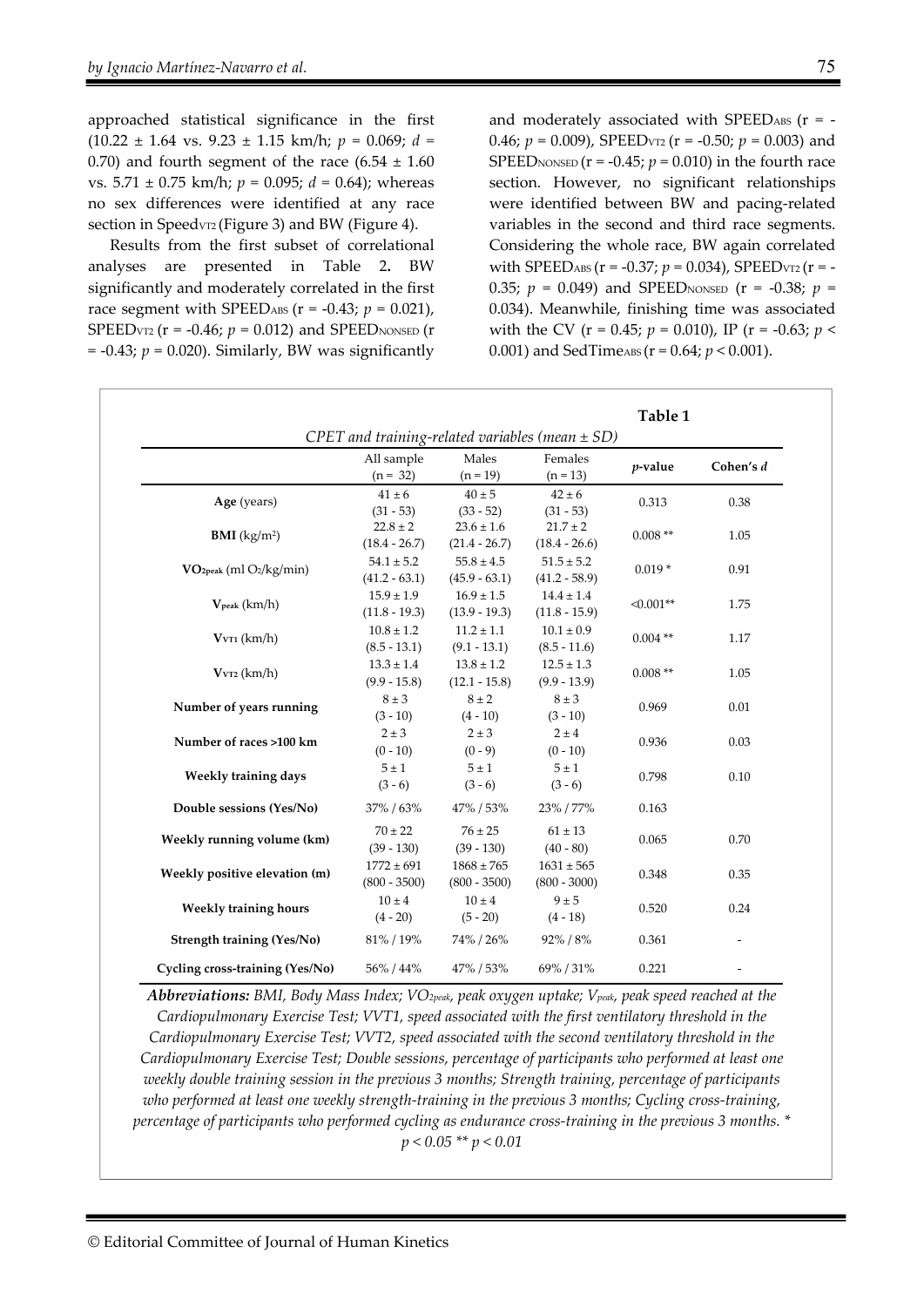|                                 | Table 2<br>Correlation between BW and pacing-related variables |
|---------------------------------|----------------------------------------------------------------|
|                                 | Correlation with BW (% pre-race)<br>(r/p)                      |
|                                 | 1st Race Segment                                               |
| SpeedABS                        | $-0.426 / 0.021$ *                                             |
| SpeedNONSED                     | $-0.429/0.020*$                                                |
| ${\bf Speed {\scriptstyle v}r}$ | $-0.460 / 0.012$ *                                             |
| <b>Sedentary Time</b>           | 0.128 / 0.509                                                  |
|                                 | 2nd Race Segment                                               |
| SpeedABS                        | 0.065 / 0.725                                                  |
| SpeedNONSED                     | 0.039 / 0.834                                                  |
| ${\bf Speed {\scriptstyle v}r}$ | 0.003 / 0.988                                                  |
| <b>Sedentary Time</b>           | $-0.160 / 0.390$                                               |
|                                 | 3rd Race Segment                                               |
| SpeedABS                        | $-0.073 / 0.690$                                               |
| SpeedNONSED                     | $-0.096 / 0.606$                                               |
| ${\bf Speed {\scriptstyle v}r}$ | $-0.095 / 0.605$                                               |
| <b>Sedentary Time</b>           | $-0.277/0.131$                                                 |
|                                 | 4 <sup>th</sup> Race Segment                                   |
| SpeedABS                        | $-0.456 / 0.009$ **                                            |
| SpeedNONSED                     | $-0.454 / 0.010*$                                              |
| ${\bf Speedv}$                  | -0.504 / 0.003 **                                              |
| <b>Sedentary Time</b>           | $0.278\ /\ 0.130$                                              |
|                                 | Overall race                                                   |
| SpeedABS                        | -0.375 / 0.034 $^{\ast}$                                       |
| SpeedNONSED                     | -0.382 / 0.034 $^{\ast}$                                       |
| Speedv                          | -0.349 / 0.049 $*$                                             |
| <b>Sedentary Time</b>           | $0.126\,/\,0.498$                                              |

Abbreviations: SpeedABS, flat-equivalent mean running speed; SpeedNONSED, flat-equivalent mean *running speed excluding sedentary time; SpeedVT2, flat-equivalent mean running speed expressed as a percentage of the velocity at VT<sub>2</sub>.\*</sup>*  $p < 0.05$ *\*\**  $p < 0.01$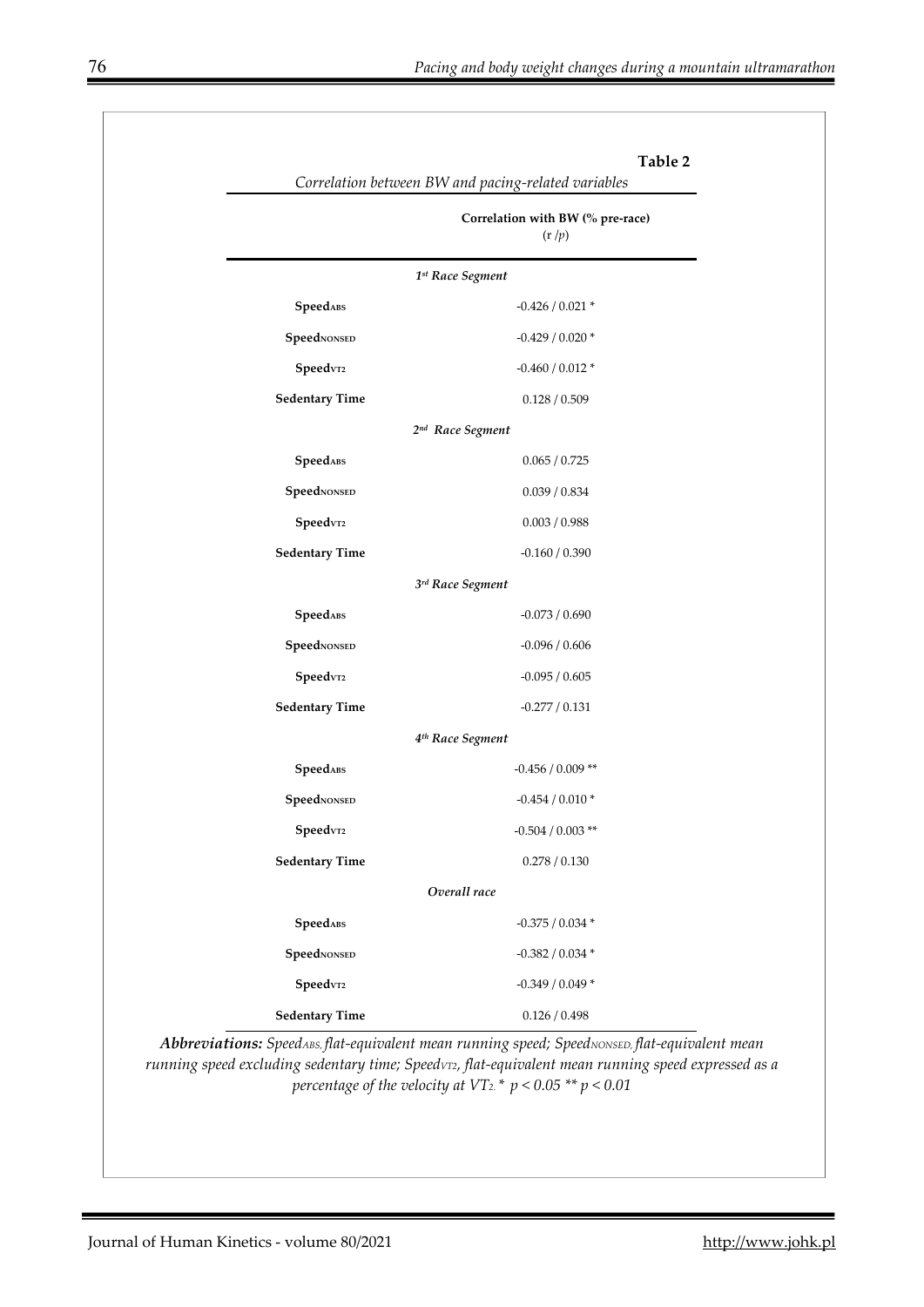

*# Significantly different from females (p < 0.05)*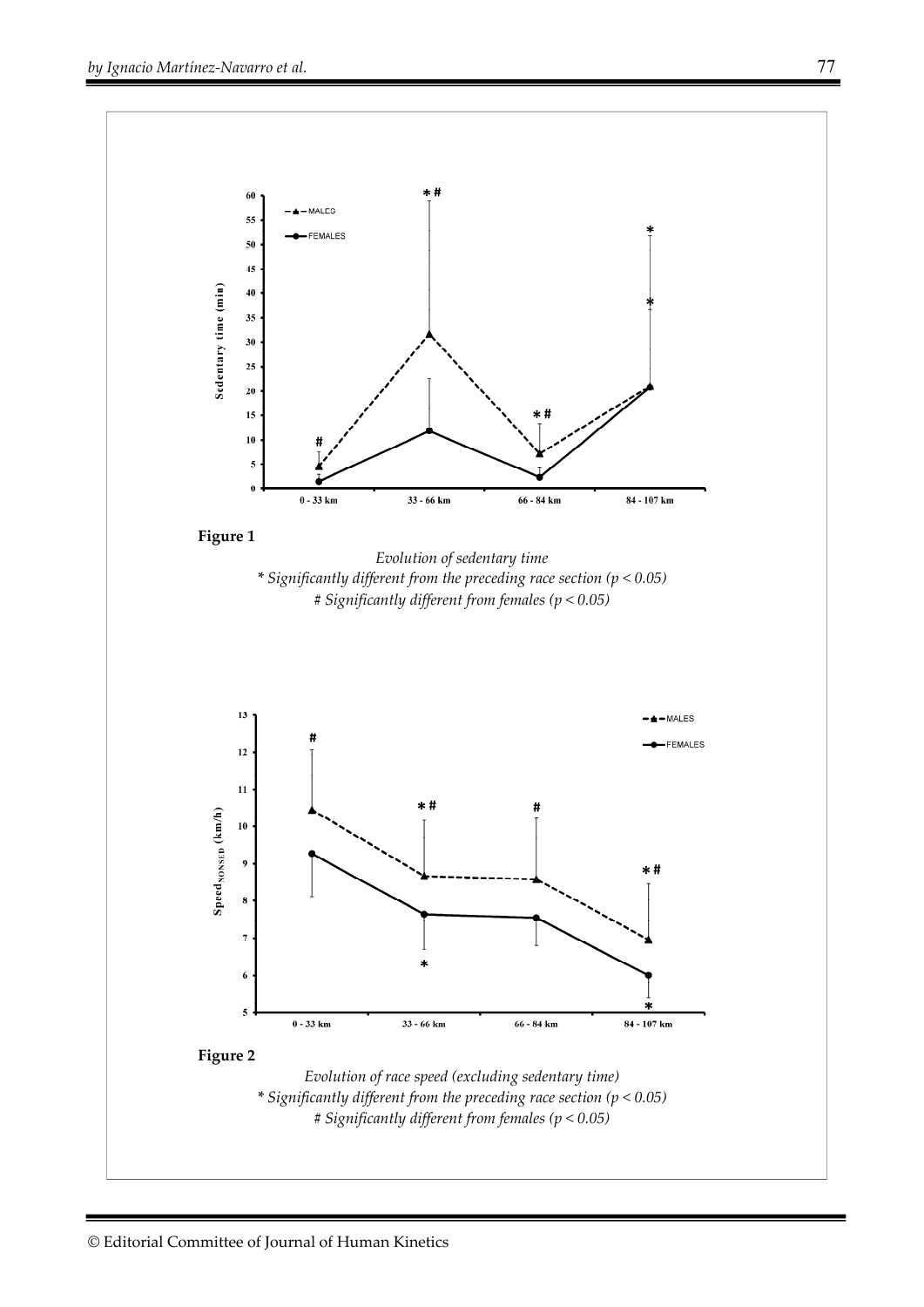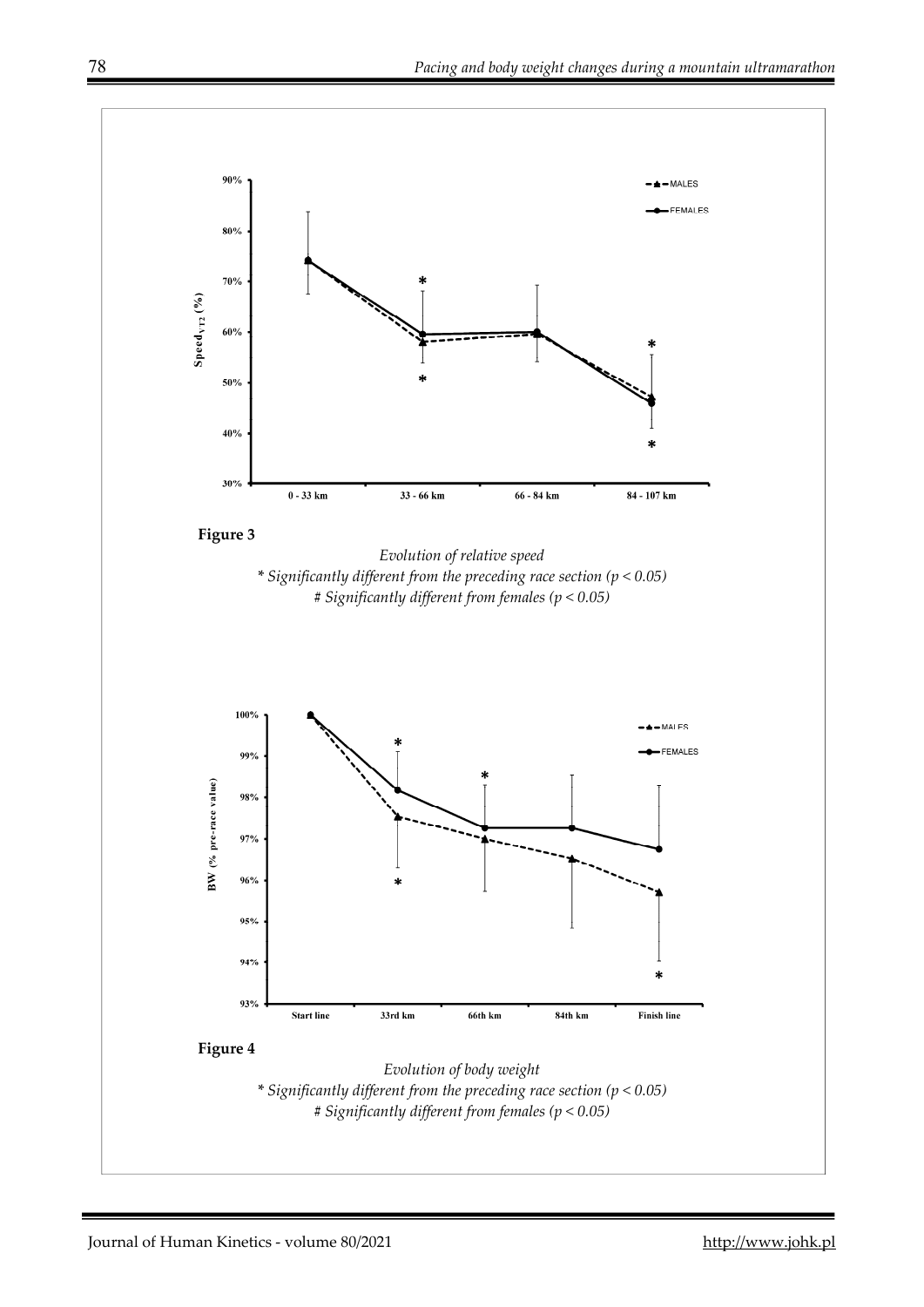# **Discussion**

The present study was aimed at comparing pacing adopted by males and females in a 107-km MUM and assessing whether pacingrelated variables were associated with intracompetition BW changes and performance. Our results showed that lower variability in race speed and less sedentary time were related with better finishing times, and BW loss in the initial and final sections of the race was correlated with absolute and relative speed, thus confirming our first and fourth hypothesis. However, contrary to our expectations, females were not able to complete the MUM at a higher average speed relative to their threshold speed and no sex differences were found either in the pacing pattern adopted or among the speed variability indexes (IP and CV). Nevertheless, females took advantage of spending less sedentary time during the race than males.

Previous studies have displayed contrasting results regarding a possible relationship between speed variability and performance in the MUM, with some investigations demonstrating a positive association (Balducci et al., 2016; Hoffman, 2014), while others showing no correlation or even an inverse relationship (Kerherve et al., 2015, 2016). The correlation we found between the CV and IP with finishing time thus contribute to the existing literature and adds further evidence supporting the thesis that a more regular pacing pattern with a lesser difference in speed between the initial and the final stage of the race is related to better performance in MUMs, as it has been largely proved for flat ultramarathons (Bossi et al., 2017; Lambert et al., 2004; Renfree et al., 2016; Takayama et al., 2016; Tan et al., 2016).

On the other hand, the positive relationship between average SPEEDABS and SPEEDVT2 with BW loss confirmed the results of several previous studies on flat ultramarathons and MUMs (Hoffman et al., 2013; Kao et al., 2008; Martinez-Navarro et al., 2018). Indeed, it has been recently argued that BW losses between 1.9-5% seem advisable to sustain body water balance and maintain euhydration during ultramarathons lasting for approximately 25-30 h (Hoffman et al., 2018). In that line, Mueller et al. (2013) demonstrated that BW loss following an Ironman was due to a 28% loss in fat mass and a 72% loss

in lean body mass, the latter being attributable to a loss of glycogen, as fuel for energy production, and the corresponding loss of body water. Therefore, considering the results from Mueller et al. (2013) and the positive correlations found between SPEEDABS and SPEED<sub>VT2</sub> with relative BW at those race segments where BW loss was greater (i.e., the first and the last section of the race, Figure 4), it seems that intracompetition BW loss during MUMs mainly reflect energy expenditure and it is indicative of superior performance (Landman et al., 2012; Martinez-Navarro et al., 2018; Mueller et al., 2013).

The absence of sex differences in the IP and CV, along with the similar pacing pattern adopted by males and females (Figure 2 and 3), suggest that females did not take advantage of performing a more even pacing strategy during the race. Neither females ran at a higher Speedvr2 than males. This disagrees with the study of Speechly et al. (1996), in which female runners were able to sustain a greater fraction of their VO2max during a marathon and a 90-km race compared to their male counterparts. Further studies are warranted to ascertain why the performance gap between males and females is reduced in MUMs compared to shorter endurance events. Regarding sex differences in pacing, Renfree et al. (2016) reported that females showed less speed variability than males during a 100-km race. Likewise, it was consistently demonstrated that females maintained a more regular pace in road marathons, even when controlling for training experience and the performance level (Deaner et al., 2015). Conversely, Bossi et al. (2017) revealed no sex differences in the pacing pattern adopted in a 24-h running race. Therefore, it could be that the longer and the more uneven the race is (i.e., 24-h vs. 100-km and MUMs vs. flat ultramarathons), the lesser the sex differences in the pacing pattern adopted.

Our results also showed that females spent less sedentary time during the MUM than males (Figure 1). At the same time, the amount of sedentary time correlated with finishing time. Hence, despite the absence of sex differences in classic pacing-related variables, our results suggest that females probably benefited from stopping less time at aid stations, and this could be also considered to constitute a better pacing strategy. In fact, SpeedABS was not significantly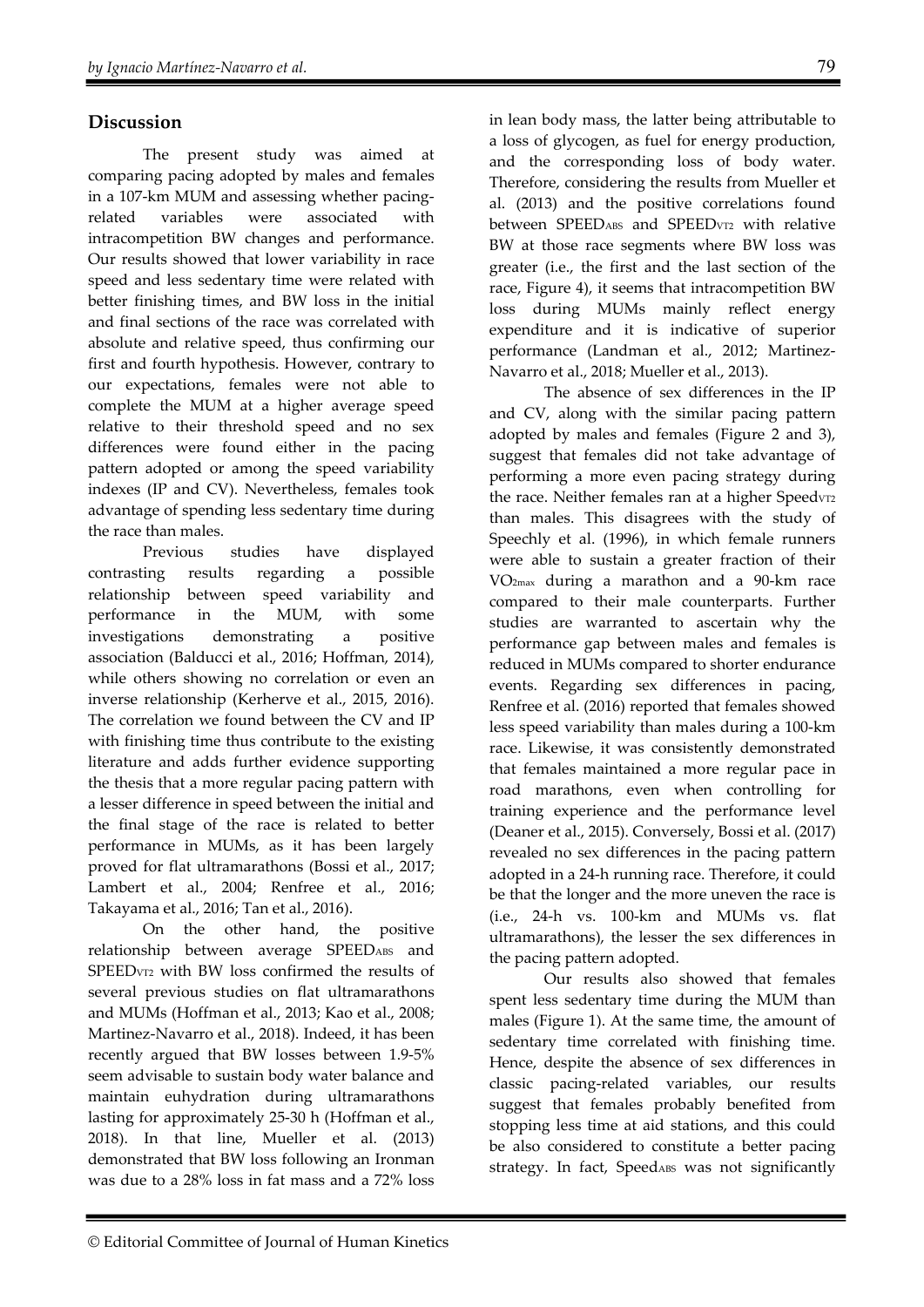different between male and female runners, whereas SpeedNONSED was. Besides, males reached significantly larger values of  $VO<sub>2peak</sub>, V<sub>MAX</sub>, V<sub>VTI</sub>$ and V<sub>VT2</sub> at the CPET, while the difference in finishing times was not significant. In former studies, total time stopped (measured with a GPS) was found to be inversely correlated with performance in a 106-km MUM (Kerherve et al., 2015), although not in a 173-km MUM (Kerherve et al., 2016). Then, we could assume that reducing time at aid stations is of greater importance in MUMs of about 100-km length, but not so much in longer races. Meanwhile, Knechtle et al. (2019) reported that females spent less time than males on Ironman transitions. Nonetheless, transition times in Ironman events usually represent about 1% of the total race time (Knechtle et al., 2019), whereas in our race sedentary time was  $3.85 \pm$ 2.85% of the total race time.

In summary, spending less time at aid stations seems to constitute a good pacing strategy in MUMs of about 100-km length. At the same time, we reinforced the notion that smaller speed variability in MUMs was associated with better performance, as this has been largely proved for flat ultramarathons. Lastly, our results suggest that BW changes during ultraendurance events should be analyzed in conjunction with running speed fluctuations. Thus, greater BW losses could be expected among faster runners and during the faster sections of those races. Notwithstanding, there are some limitations in our study which should be acknowledged. We failed to record fluid and food ingested by runners at the aid stations and during the race. In addition, we could only collect HR data from a reduced number of participants so HR-based energy expenditure estimations could not be performed. Therefore, further studies overcoming these limitations are necessary to confirm our findings.

## **Acknowledgements**

Current research could be carried out thanks to the financial support of the Vithas Hospitals group, Penyagolosa Trails and Catedra Endavant Villarreal CF de l'Esport. Authors are also grateful to all the staff involved in the organization of the race and all runners and volunteers participating in this study. The funders had no involvement in the study design, data collection, analysis and interpretation, writing of the manuscript and decision to submit the paper for publication.

### **References**

- Abbiss, C. R., & Laursen, P. B. (2008). Describing and understanding pacing strategies during athletic competition. Sports Med, 38(3), 239-252. https://doi.org/10.2165/00007256-200838030-00004
- Balducci, P., Clémençon, M., & Hautier, C. (2016). "Relatively" slow and steady wins the race. Journal of Sport and Human Performance, 4(4).
- Bossi, A. H., Matta, G. G., Millet, G. Y., Lima, P., Pertence, L. C., de Lima, J. P., & Hopker, J. G. (2017). Pacing Strategy During 24-Hour Ultramarathon-Distance Running. Int J Sports Physiol Perform, 12(5), 590- 596. https://doi.org/10.1123/ijspp.2016-0237
- Deaner, R. O., Carter, R. E., Joyner, M. J., & Hunter, S. K. (2015). Men are more likely than women to slow in the marathon. Med Sci Sports Exerc, 47(3), 607-616. https://doi.org/10.1249/MSS.0000000000000432
- Hernando, C., Hernando, C., Collado, E. J., Panizo, N., Martinez-Navarro, I., & Hernando, B. (2018). Establishing cut-points for physical activity classification using triaxial accelerometer in middle-aged recreational marathoners. PLoS One, 13(8), e0202815. https://doi.org/10.1371/journal.pone.0202815
- Hoffman, M. D. (2008). Ultramarathon trail running comparison of performance-matched men and women. Med Sci Sports Exerc, 40(9), 1681-1686. https://doi.org/10.1249/MSS.0b013e318177eb63
- Hoffman, M. D. (2014). Pacing by winners of a 161-km mountain ultramarathon. Int J Sports Physiol Perform, 9(6), 1054-1056. https://doi.org/10.1123/ijspp.2013-0556
- Hoffman, M. D., Goulet, E. D. B., & Maughan, R. J. (2018). Considerations in the Use of Body Mass Change to Estimate Change in Hydration Status During a 161-Kilometer Ultramarathon Running Competition. Sports Med, 48(2), 243-250. https://doi.org/10.1007/s40279-017-0782-3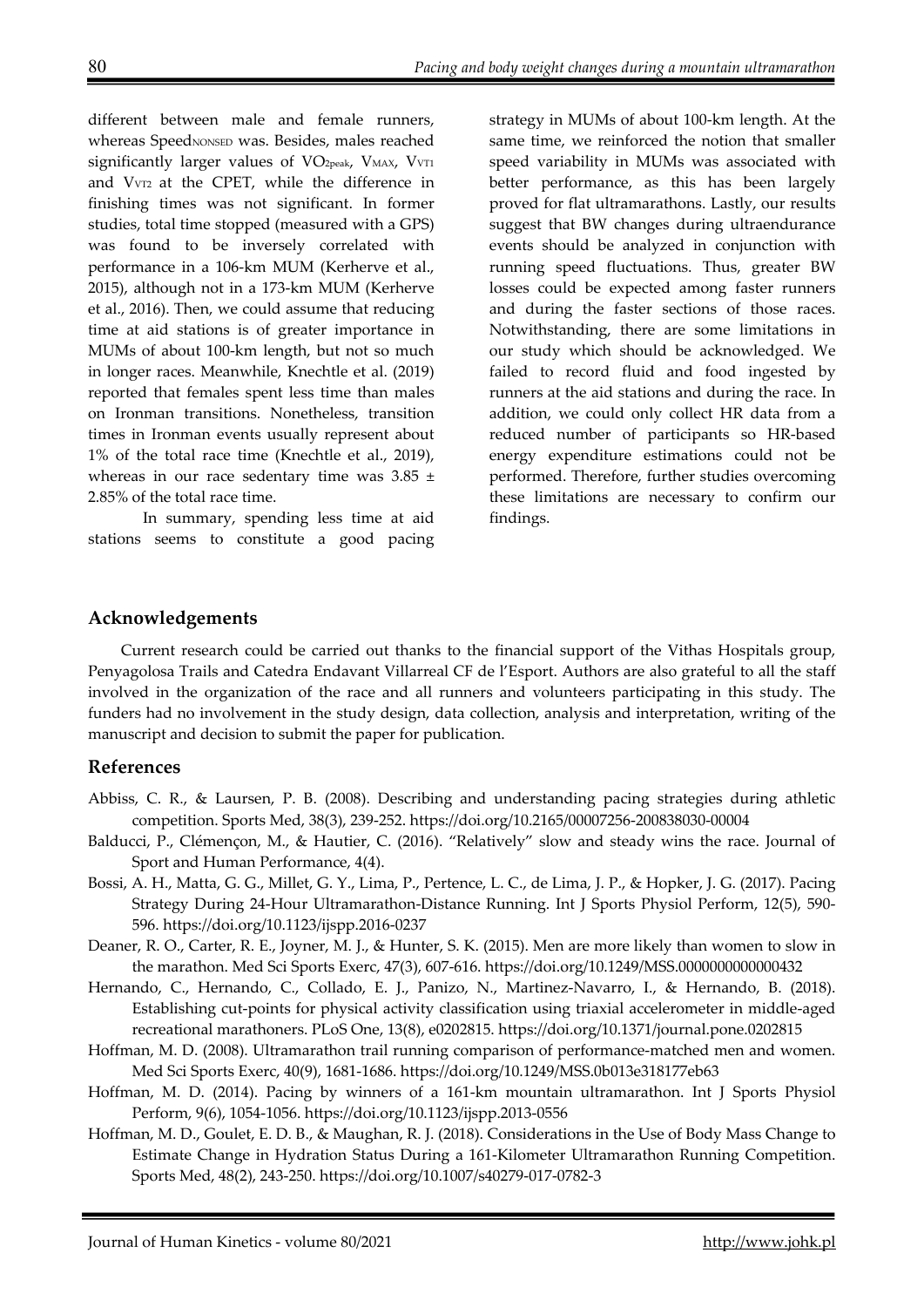- Hoffman, M. D., Hew-Butler, T., & Stuempfle, K. J. (2013). Exercise-associated hyponatremia and hydration status in 161-km ultramarathoners. Med Sci Sports Exerc, 45(4), 784-791. https://doi.org/10.1249/MSS.0b013e31827985a8
- Hoffman, M. D., & Stuempfle, K. J. (2014). Hydration strategies, weight change and performance in a 161 km ultramarathon. Res Sports Med, 22(3), 213-225. https://doi.org/10.1080/15438627.2014.915838
- Kao, W. F., Shyu, C. L., Yang, X. W., Hsu, T. F., Chen, J. J., Kao, W. C., Polun, C., Huang, Y. J., Kuo, F. C., Huang, C. I., & Lee, C. H. (2008). Athletic performance and serial weight changes during 12- and 24 hour ultra-marathons. Clin J Sport Med, 18(2), 155-158. https://doi.org/10.1097/JSM.0b013e31815cdd37
- Kerherve, H. A., Cole-Hunter, T., Wiegand, A. N., & Solomon, C. (2016). Pacing during an ultramarathon running event in hilly terrain. PeerJ, 4, e2591. https://doi.org/10.7717/peerj.2591
- Kerherve, H. A., Millet, G. Y., & Solomon, C. (2015). The Dynamics of Speed Selection and Psycho-Physiological Load during a Mountain Ultramarathon. PLoS One, 10(12), e0145482. https://doi.org/10.1371/journal.pone.0145482
- Knechtle, B., de Sousa, C. V., Simoes, H. G., Rosemann, T., & Nikolaidis, P. T. (2019). Effects of The Performance Level and Race Distance on Pacing in Ultra-Triathlons. J Hum Kinet, 67, 247-258. https://doi.org/10.2478/hukin-2018-0079
- Knechtle, B., Kach, I., Rosemann, T., & Nikolaidis, P. T. (2019). The effect of sex, age and performance level on pacing of Ironman triathletes. Res Sports Med, 27(1), 99-111. https://doi.org/10.1080/15438627.2018.1546703
- Knechtle, B., Valeri, F., Nikolaidis, P. T., Zingg, M. A., Rosemann, T., & Rust, C. A. (2016). Do women reduce the gap to men in ultra-marathon running? Springerplus, 5(1), 672. https://doi.org/10.1186/s40064-016- 2326-y
- Lambert, M. I., Dugas, J. P., Kirkman, M. C., Mokone, G. G., & Waldeck, M. R. (2004). Changes in Running Speeds in a 100 KM Ultra-Marathon Race. J Sports Sci Med, 3(3), 167-173. http://www.ncbi.nlm.nih.gov/pubmed/24482594
- Landman, Z. C., Landman, G. O., & Fatehi, P. (2012). Physiologic alterations and predictors of performance in a 160-km ultramarathon. Clin J Sport Med, 22(2), 146-151. https://doi.org/10.1097/JSM.0b013e318243ffdc
- Martinez-Navarro, I., Chiva-Bartoll, O., Hernando, B., Collado, E., Porcar, V., & Hernando, C. (2018). Hydration Status, Executive Function, and Response to Orthostatism After a 118-km Mountain Race: Are They Interrelated? J Strength Cond Res, 32(2), 441-449. https://doi.org/10.1519/JSC.0000000000001614
- Mueller, S. M., Anliker, E., Knechtle, P., Knechtle, B., & Toigo, M. (2013). Changes in body composition in triathletes during an Ironman race. Eur J Appl Physiol, 113(9), 2343-2352. https://doi.org/10.1007/s00421-013-2670-3
- Renfree, A., Crivoi do Carmo, E., & Martin, L. (2016). The influence of performance level, age and gender on pacing strategy during a 100-km ultramarathon. Eur J Sport Sci, 16(4), 409-415. https://doi.org/10.1080/17461391.2015.1041061
- Rietjens, G. J., Kuipers, H., Kester, A. D., & Keizer, H. A. (2001). Validation of a computerized metabolic measurement system (Oxycon-Pro) during low and high intensity exercise. Int J Sports Med, 22(4), 291-294. https://doi.org/10.1055/s-2001-14342
- Sandbakk, O., Solli, G. S., & Holmberg, H. C. (2018). Sex Differences in World-Record Performance: The Influence of Sport Discipline and Competition Duration. Int J Sports Physiol Perform, 13(1), 2-8. https://doi.org/10.1123/ijspp.2017-0196
- Saugy, J., Place, N., Millet, G. Y., Degache, F., Schena, F., & Millet, G. P. (2013). Alterations of Neuromuscular Function after the World's Most Challenging Mountain Ultra-Marathon. PLoS One, 8(6), e65596. https://doi.org/10.1371/journal.pone.0065596
- Skinner, J. S., & McLellan, T. M. (1980). The transition from aerobic to anaerobic metabolism. Res Q Exerc Sport, 51(1), 234-248. https://doi.org/10.1080/02701367.1980.10609285
- Sousa, C. V., Aguiar, S. D. S., Olher, R. D. R., Sales, M. M., de Moraes, M. R., Nikolaidis, P. T., Rosemann, T., Knechtle, B., & Simoes, H. G. (2019). Hydration Status After an Ironman Triathlon: A Meta-Analysis. J Hum Kinet, 70, 93-102. https://doi.org/10.2478/hukin-2018-0096

<sup>©</sup> Editorial Committee of Journal of Human Kinetics